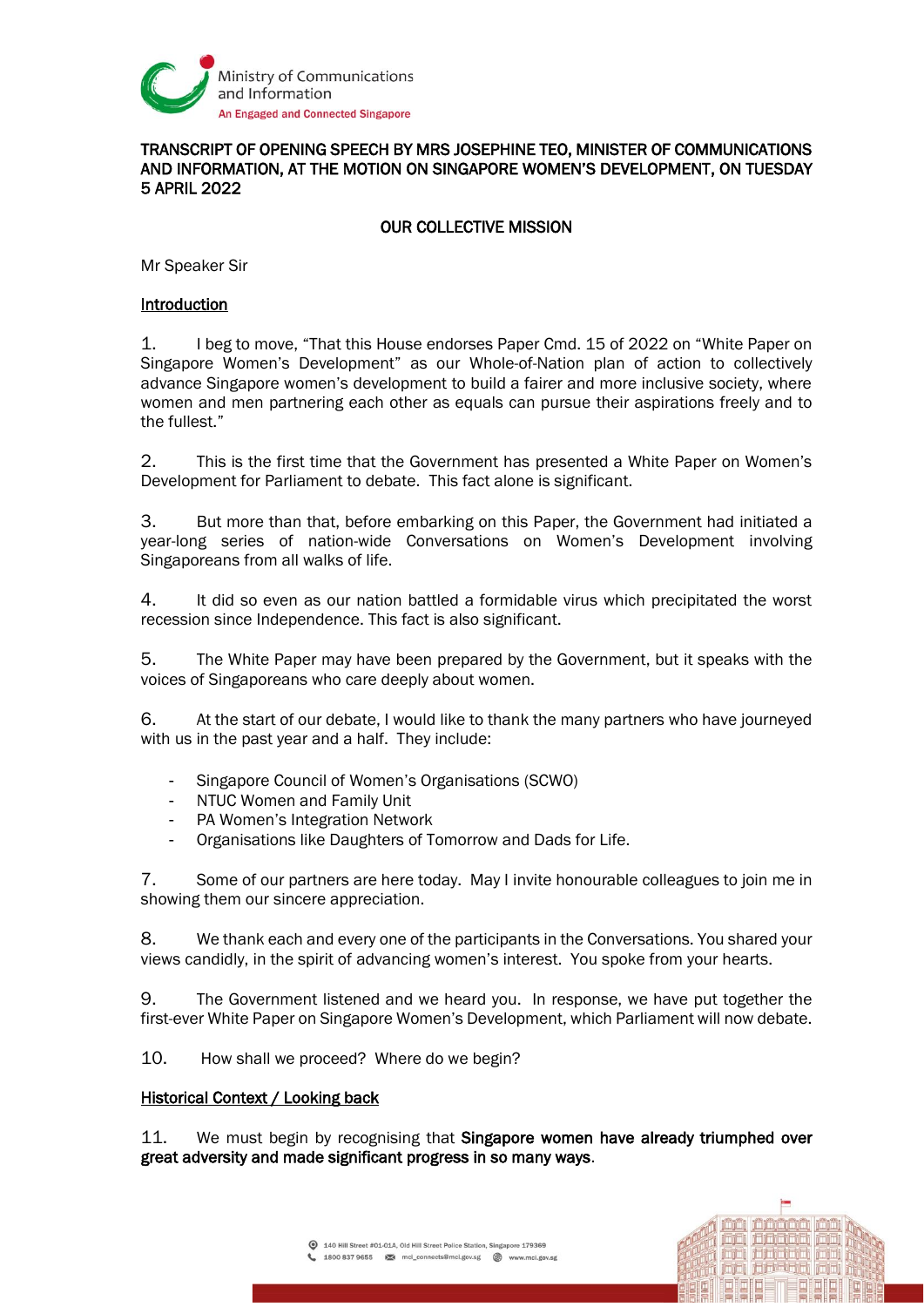

12. Up till a hundred years ago, women were mostly confined to domesticity. Sons had priority for education and parents decided on their children's marriages. Some women suffered the indignity of being traded like property.

13. As a teenager living in 1930s Singapore, my paternal grandmother, my Popo, bore witness to the early winds of change.

14. For example, about 700 brothels were closed, after the Women and Girls Protection Ordinance was passed by the Legislative Council of the Straits Settlement.

15. In 1932, the same Council banned the sale of young girls to rich families as 'mui tsais'. Women could no longer be deemed chattel, to be bought and sold.

16. During the war, many brave and enterprising women did their utmost to help their families and friends survive the cruel ravages of war: rape and murder, persecution and hunger, and untold personal tragedies.

17. There were many heroes – and heroines too, including Elizabeth Choy. After the war, women contributed to the rehabilitation efforts, setting up associations and mutual help groups.

18. Soon after we attained self-government, the women of Singapore achieved a historic triumph. On assuming office, almost the first thing the new PAP Government did was to pass the Women's Charter in 1961.

19. The Charter institutionalised the rights and responsibilities of men and women in marriage, and ensured the protection and welfare of women in Singapore.

a. It also paved the way for greater protection from dangers like family violence and sexual offences.

b. More importantly, it changed the perception of how women should be treated in society and at home.

c. It gave women more autonomy in the roles they took up, fundamentally altering the social compact of its day.

20. Back then, only one in three women were literate.

21. But schools for girls established by missionaries, activists, businessmen and intellectuals had already shown what women could do if only we educated them as well as we did men. The trailblazers included:

a. Aisha Akbar, who in 1950 won a scholarship to enter the Trinity College of Music in England. She was only 20 then, and the first in Singapore to be awarded a music scholarship without having already qualified as a music teacher.

b. Ruth Wong, the first woman principal of the Teachers' Training College who later became the founding director of the present-day National Institute of Education (NIE). She helped to transform the teaching profession and uplifted the education system, benefiting generations of girls and boys.

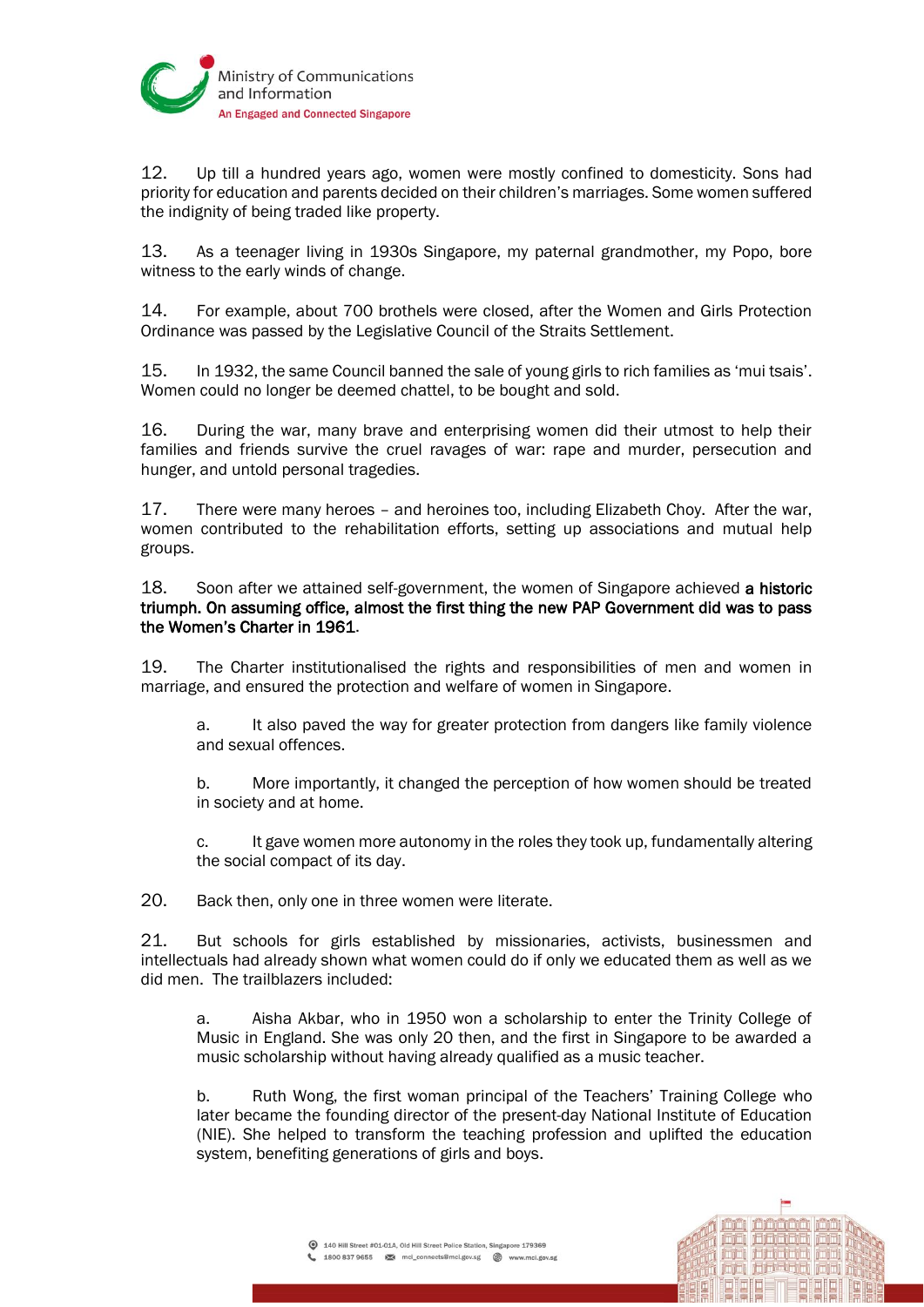

22. Free primary education starting in 1960 helped many more **Singapore women triumph** through education, achieving far more than basic literacy. Today, for every young man enrolled in university, there is a young woman.

23. In education alone, we women hold up half the sky. We also proved that with education we could triumph at the workplace and impact the lives of many others.

24. Take for example, Sudha Nair who studied social work in NUS. Her education led her to start Singapore' first family violence specialist centre, the Centre for Promoting Alternatives to Violence (PAVE). Even today, PAVE offers valuable services in counselling, public education, research and advocacy.

25. Then, there is Juliana Chan, a Singaporean scientist who holds four US patents. Driven by her passion to enhance science communications, Juliana founded the Wildtype Media Group, which has become Asia's leading STEM-focused media company, behind publications such as the Asian Scientist Magazine and Supercomputing Asia.

26. We also have Huda Hamid, a businesswoman and social entrepreneur, who has helped single mothers and women from low-income households become financially independent. Huda was one of six winners of the 2020 Young Social Entrepreneurs Global Programme.

27. More women have now taken on jobs previously dominated by men and stepped up to leadership roles. Like Sudha, Juliana and Huda, they have proven themselves the equal of their male colleagues.

28. Mr Speaker, Sir, I hope you will agree that the women in this chamber – on both sides of the aisle, the Government as well as the Opposition – have shown the same too. Never before in our history have we had so many women in Parliament as we do now – and I sincerely believe Parliament is the better for it.

# Progress in the past decade

29. In the past decade, we have continued to make good progress for Singapore women.

a. Women are now better protected against harms and sexual offences, through the Protection from Harassment Act and Penal Code.

b. Women are now better recognised for their contributions in the economy. Our adjusted gender pay gap has further narrowed, halving to around 4 per cent over two decades. Among chief executive officers, women remain a minority, but we are encouraged that Singapore has more than double the global average.

c. Caregivers of the elderly and children, majority of whom are women, are now better supported. More facilities and higher subsidies have been made available. Schemes like Silver Support and the matching of CPF top-ups help them in retirement.

d. Women are living even longer than before. By 2020, Singapore women's life expectancy had reached 86, surpassed only by two countries, Switzerland and Japan.

30. And of course, we now have a woman as our President. As many people noted in the recently released SPH Media book on Singapore's battle against COVID-19, President Halimah has been a pillar of strength throughout this crisis. She stayed on top of things and struck a balance on difficult decisions such as tapping into our national reserves.

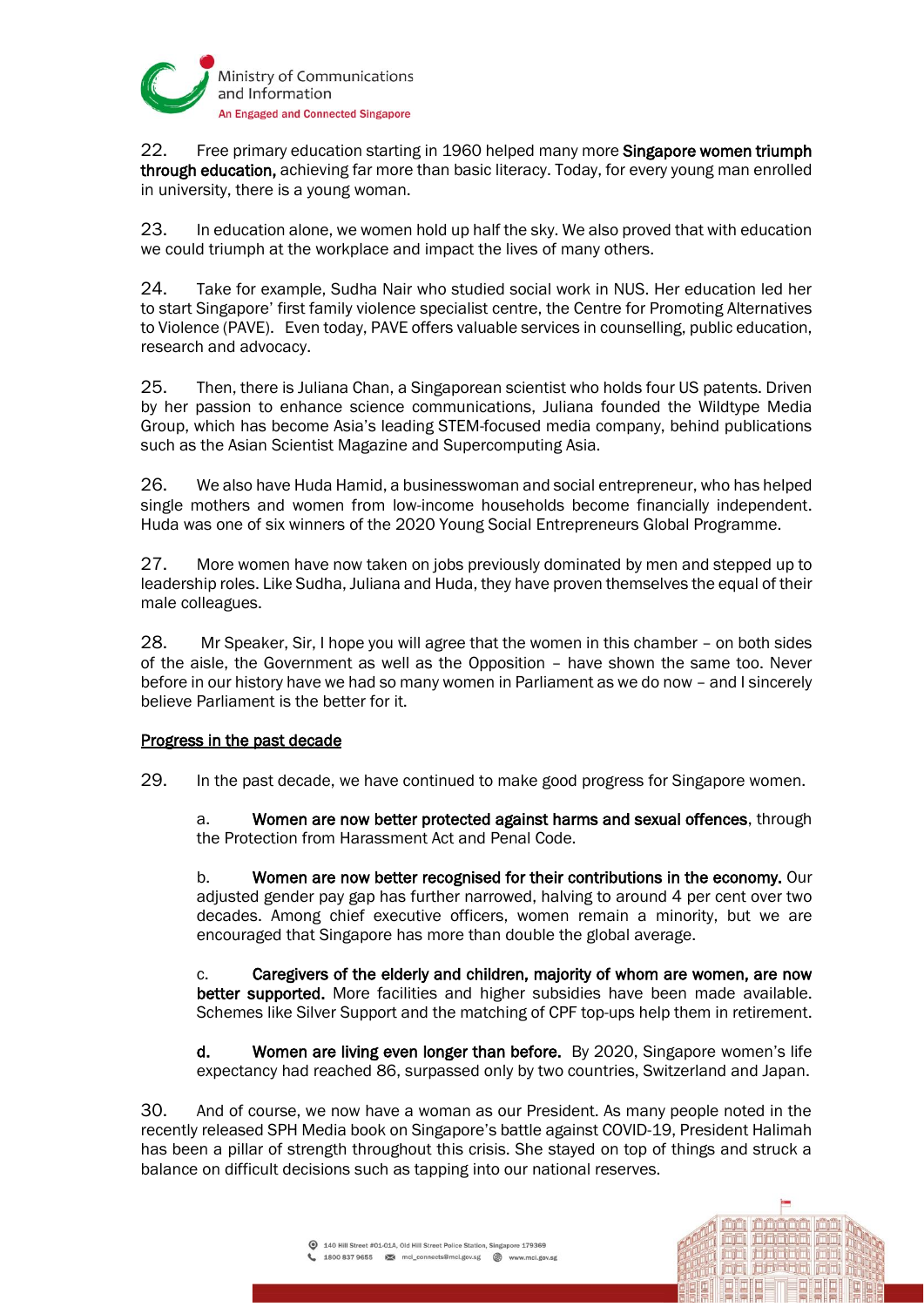

# Singapore Women's development is an ongoing conversation

31. By any measure, Singapore women's development has reached a very high base.

32. As a result, we may have felt no urgency to further strengthen the position of women in our society. This Government, however, thought otherwise.

33. As I mentioned earlier, almost the first thing the PAP did when it first formed the Government was to pass the Women's Charter.

34. Last year was the 60th anniversary of the Women's Charter. We believed it was timely to renew the pledge our founding leaders made so many years ago, to further elevate the position of women in Singapore.

35. This is because, even as we were fighting hard to battle the pandemic, we remembered the daily battles women may still face.

a. The battle with time to fulfil multiple roles and responsibilities.

b. The battle for recognition of the challenges women and girls face, much more than men and boys.

c. The battle with sexual predators who, having been tamed in analogue Singapore, now rear their ugly heads in our digital world.

d. The battle with social expectations on what work we do, what chores we share, what words we say, and even what clothes we wear.

e. The battle within ourselves as to how much of "us" to give and how much to save for self-care.

36. To help women advance, we must not shy away from dealing with these battles.

37. On the contrary, we must always see the progress of women as a journey without end, where every achievement is a foundation to aim for new highs.

38. In every generation, we have a duty to find new ways to uplift women. If half of humanity does not progress, how can the rest of humanity?

39. But where should the weight of our efforts now lie?

40. Speaker Sir, I would like to advance a proposal for members to focus the debate on two key elements of the motion:

- a. How to further catalyse collective actions; and
- b. How to further promote equal partnership between women and men.

41. In all likelihood, these two lines of effort are the most challenging. Yet they are also where we have best hope to really move the needle for our women.

42. I believe this from the bottom of my heart. Let me explain why, in Mandarin.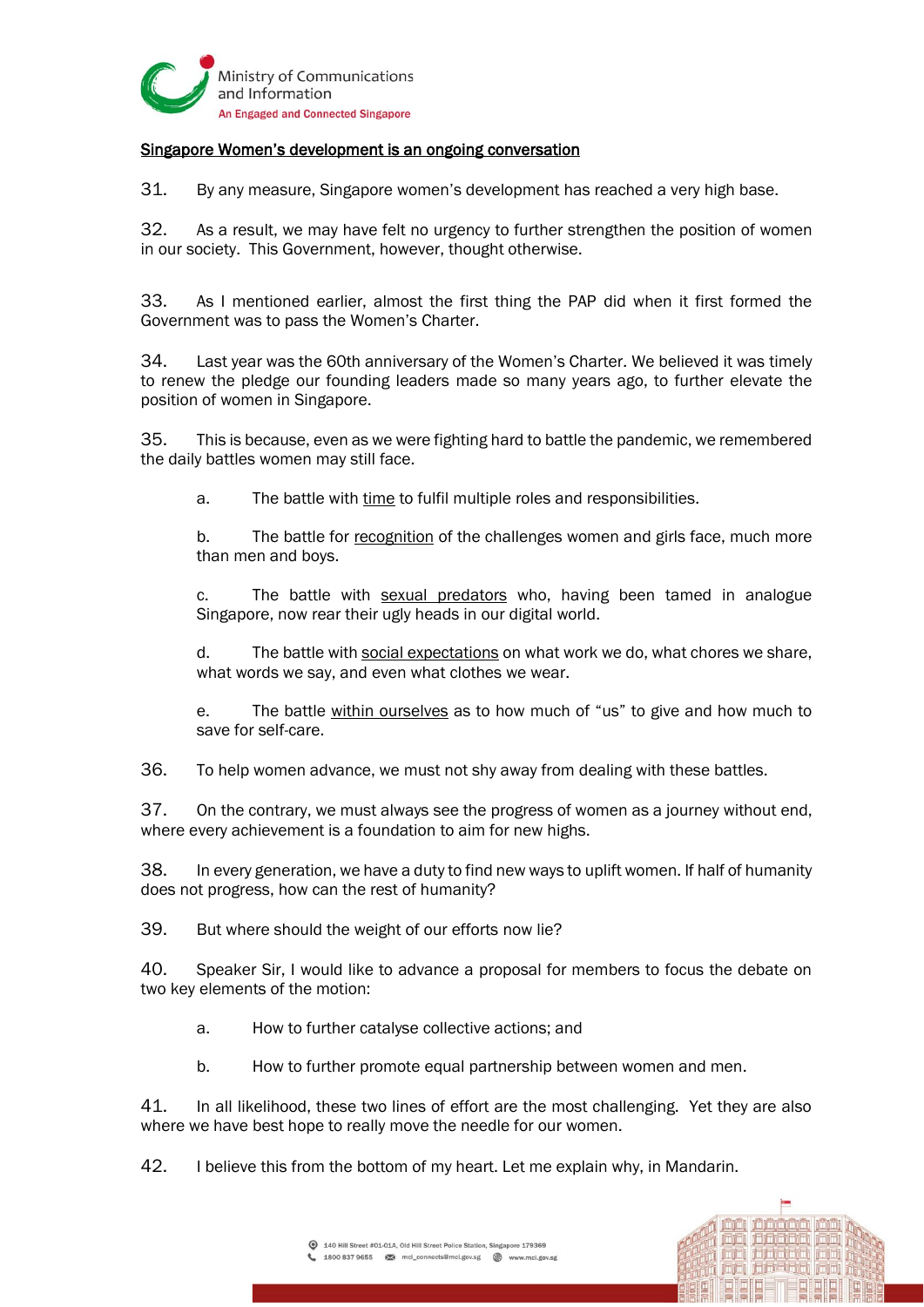

43. 和绝大多数的在职母亲一样,我也有过许多愧疚和挣扎的时刻。孩子在我出差时生 病了,如果有什么三长两短,我能原谅自己吗?孩子在学习上如果落在人后,或是因为长 期缺乏母亲的引导误入歧途,我真的能原谅自己吗?

44. 与此同时,上司是否认为我当上了妈妈以后,对工作不再像以前付出所有?当机会 来临时,他们是否会因此认为我对新挑战不再感兴趣,或无法胜任?

45. 去年,当 82岁的父亲摔跤入院时,我年近 80岁的母亲成了他唯一的看护者。如果 母亲缺少了我的帮忙,精疲力竭自己也病倒了,我还能原谅自己吗?

46. 这些忧虑,并非是我才面对的。几乎所有的女性同胞,都会在人生的不同阶段觉得 家庭和事业之间难以平衡。

47. 解决方案的一部分在于立法,制定更多的保障措施,以打造一个更公平; 更具包容 性; 更亲家庭的职场。针对这一点,白皮书作出了承诺。

48. 解决方案的另一部分在于为看护者提供更强有力的支持。针对这一点,白皮书也作 出了承诺。

49. 但任何法律或指导原则都不能完全锁定每个家庭之内的规范,或每个工作场所里的 详细作业方式。

50. 如果当年我的丈夫没有挺身而出,帮忙照顾孩子;如果当时我的弟弟们没有伸出援 手协助母亲照料父亲;如果我的父亲和家翁没有抛开传统,对我的从政表达支持,我是不 可能安心地继续工作,更别说全心投入公共服务。

51. 在我整个职业生涯中,有幸遇到多位了解我的理想和包容我的处境的上司,如林瑞 生和杨烈国。二十几年前,双胞胎出生后的几个月里,前老板李奕贤就允许我在家办公, 当时企业对居家办公的接受程度以及相关的电信基础设施根本还没成熟。对于上司们的信 任,精神上和实际上的支持,我铭记于心。

## *[Para 43 to 51, translated in English]*

43. Like many young working mothers, I struggled with guilt. How could I forgive myself if my child became sicker while I was away on a work trip? How could I forgive myself if my children fell fall far behind in school or became delinquent because I was not around often enough to guide them?

44. At the same time, I also wondered if my boss would notice my divided attentions? Would opportunities be redirected because it was assumed I was no longer interested or up to the challenge?

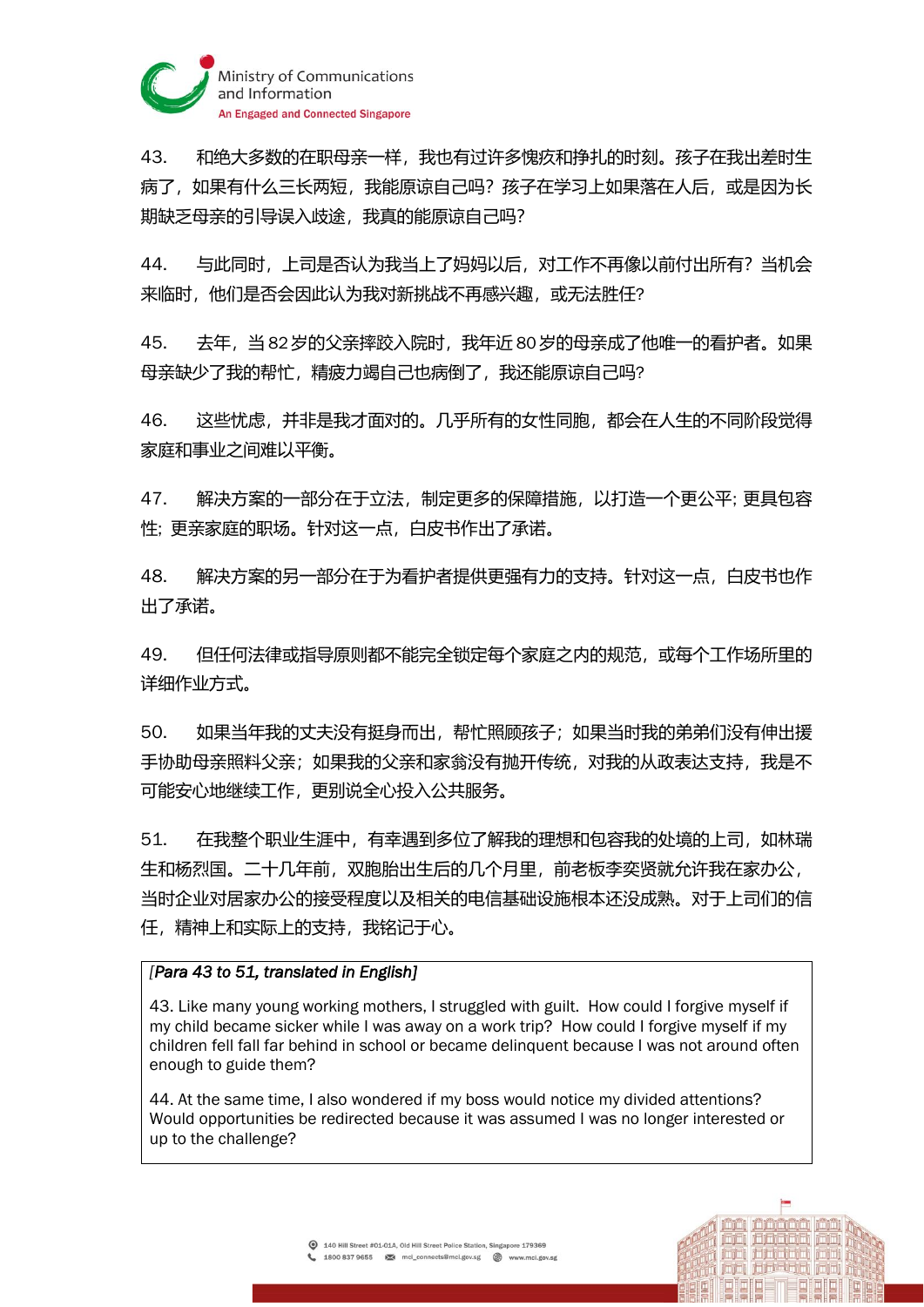

45. When my 82-year-old father suffered a fall last year and was hospitalised, my mother, herself nearly 80 became his sole caregiver. How could I forgive myself if she too became ill from exhaustion?

46. Questions like these trouble women all the time. I am in no way unique.

47. Part of the answer lies in additional legislative safeguards to uphold fairness at the workplace. The White Paper promises that.

48. Part of the solution lies in providing better support to caregivers. The White Paper promises that too.

49. But these efforts taken by the Government can only go so far. No law or tripartite guideline can dictate the norms in a family, or the detailed practices of workplaces.

50. Had my husband not stepped up as an involved father, had my brothers not stepped in to provide relief to my mother, I could not have continued to work with relative peace of mind. Had my father and father-in-law not given their blessings, I could not have stepped into public life with a degree of confidence.

51. In the months following the birth of my twins, my former boss Lee Yi Shyan gave permission for me to work from home, long before telecommuting became a formalised policy and telecommunications infrastructure was mature. Throughout my working life, bosses like Lim Swee Say and Philip Yeo made room to accommodate personal passions and circumstances.

52. Sir, this is why I firmly believe men's support for equal partnership with women is so important.

53. It is also why I firmly believe collective action, beyond what the Government will do, is essential.

a. We can put in place legislation on workplace fairness. But the lived experiences of working women depend on the understanding and support of employers and colleagues.

b. While many Singapore women are empowered by caregiver support, some will continue to be constrained by cultural preferences held by society and even themselves.

54. Therefore, more than being a comprehensive plan of action by the Government, the White Paper is a clarion call.

a. For each and every one of us to take action;

b. Take action in your homes, your workplaces, your community, your relationships;

c. Take action to recognise women's achievements as society's achievements;

d. Take action to pursue women's progress as part of society's progress.

## **Conclusion**

55. Mr Speaker, I have spoken about the many triumphs for women in Singapore.